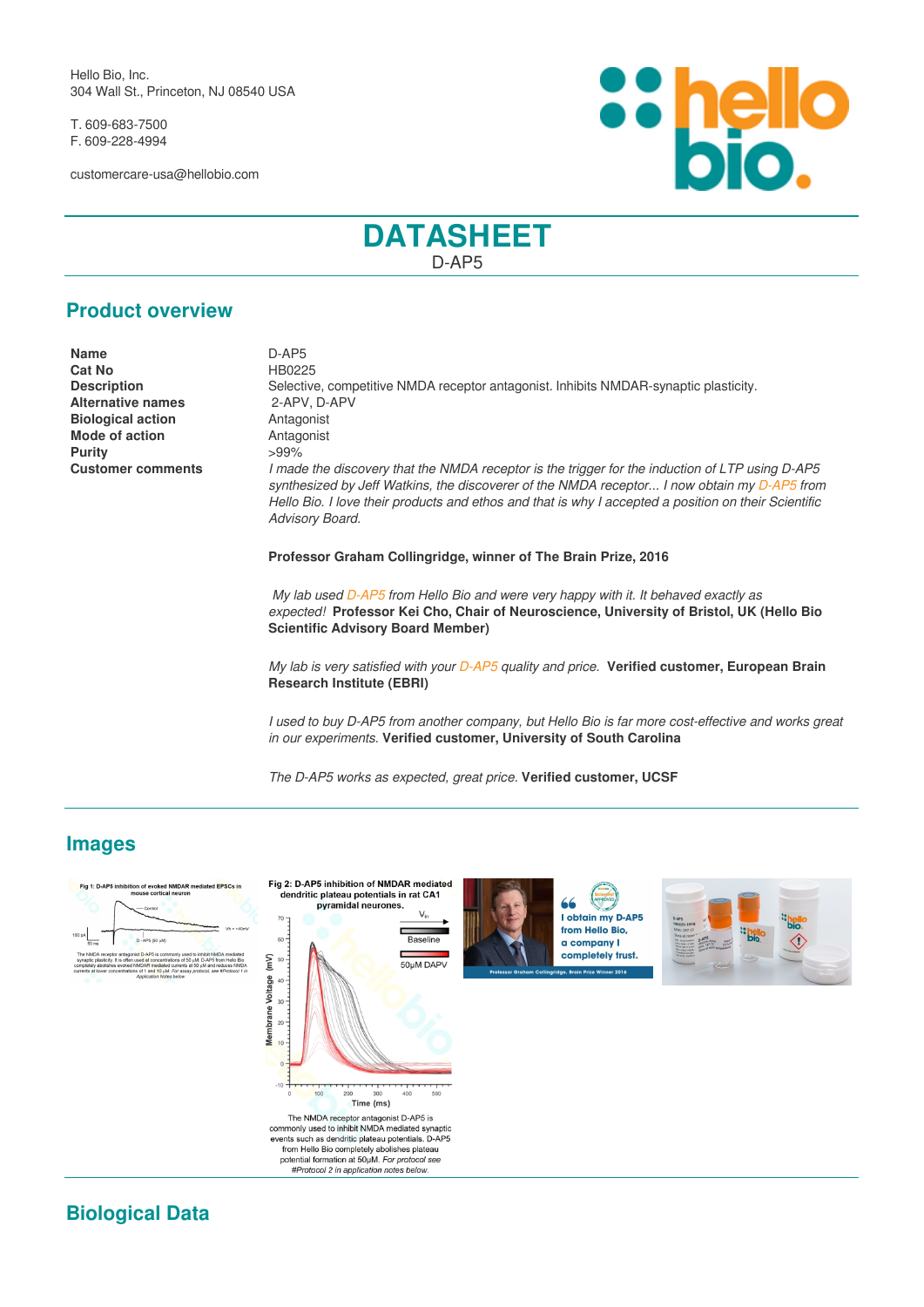**Biological description** Widely used, selective and competitive NMDA receptor antagonist which binds at the glutamate site. It is the more active form of [DL-AP5](https://hellobio.com/dlap5.html). D-AP5 blocks induction of LTP (long term potentiation) in a reversible manner and is frequently used to inhibit NMDAR-mediated synaptic plasticity. Also impairs spatial learning. **Application notes #Figure 1: D-AP5 inhibition of evoked NMDAR mediated EPSCs in mouse cortical neuron** D-AP5 is commonly used to inhibit NMDA mediated synaptic plasticity. It is often used at concentrations of 50 μM. D-AP5 from Hello Bio completely abolishes evoked NMDAR mediated

currents at 50 μM and reduces NMDA currents at lower concentrations of 1 and 10 μM (see Fig 1 above).

#### **#Protocol 1: Evoked NMDA receptor currents**

- Whole cell voltage clamp recordings were obtained from layer V neurons of the mouse prelimbic cortex brain slice.
- NMDA currents were evoked via a stimulating electrode placed in layers II/III and evoked by a single square (150 μs) pulse every 10 sec at a stimulus intensity that gave a reliable NMDA current.
- Neurons were held a +40 mV to relieve NMDA currents from their voltagedependent Mg<sup>2+</sup> block.
- NMDA currents were continually stimulated and recorded in response to continual bath applications of D-AP5 until NMDA currents were completely abolished.
- All NMDAR recordings were made in the presence of GABA<sub>4</sub>-R and AMPAR antagonists.

#### **#Figure 2: D-AP5 inhibition of NMDAR mediated dendritic plateau potentials in rat CA1 pyramidal neurones.**

D-AP5 is commonly used to inhibit NMDA mediated synaptic events such as dendritic plateau potentials. Figure 2 shows that D-AP5 from Hello Bio completely abolishes plateau potential formation at 50µM (see Fig 2 above).

#### **#Protocol 2: Inhibition of NMDAR mediated dendritic plateau potentials in rat CA1 Pyramidal neurones**

- Pyramidal neurones from adult Wistar rats were patched in CA1 using a KMeSO4 internal solution with addition of 1mM QX-314 (HB1030) to prevent action potentials.
- Cells were first held in V<sub>clamp</sub> at -70mV for 10 minutes to wash out LTP before being transferred to  $I_{clam}$  (again at -70mV) where they were stimulated sequentially every 15 seconds in the Schaffer collateral pathway.
- Stimulation consisted of one single stimulation followed 400ms later by 5 stimulations at 100Hz.
- Experiments took place in the presence of the GABA<sub>B</sub> antagonist GCP55845 (1 $\mu$ M, HB0960) and 50µM PTX.
- Stimulation intensity was initially adjusted to evoke responses of approximately 1mV before stimulation was successively increased until robust plateau potentials were observed in all pathways.
- Stimulation was then turned off and 50µM DAPV was washed on to the slice for 10 minutes before another stimulation response was conducted in the same cell.
- Throughout the experiment input current was adjusted to maintain the cell at -70mV ± 0.5mV.

# **Solubility & Handling**

**Storage instructions** Room temperature<br> **Solubility overview** Soluble in water (1)